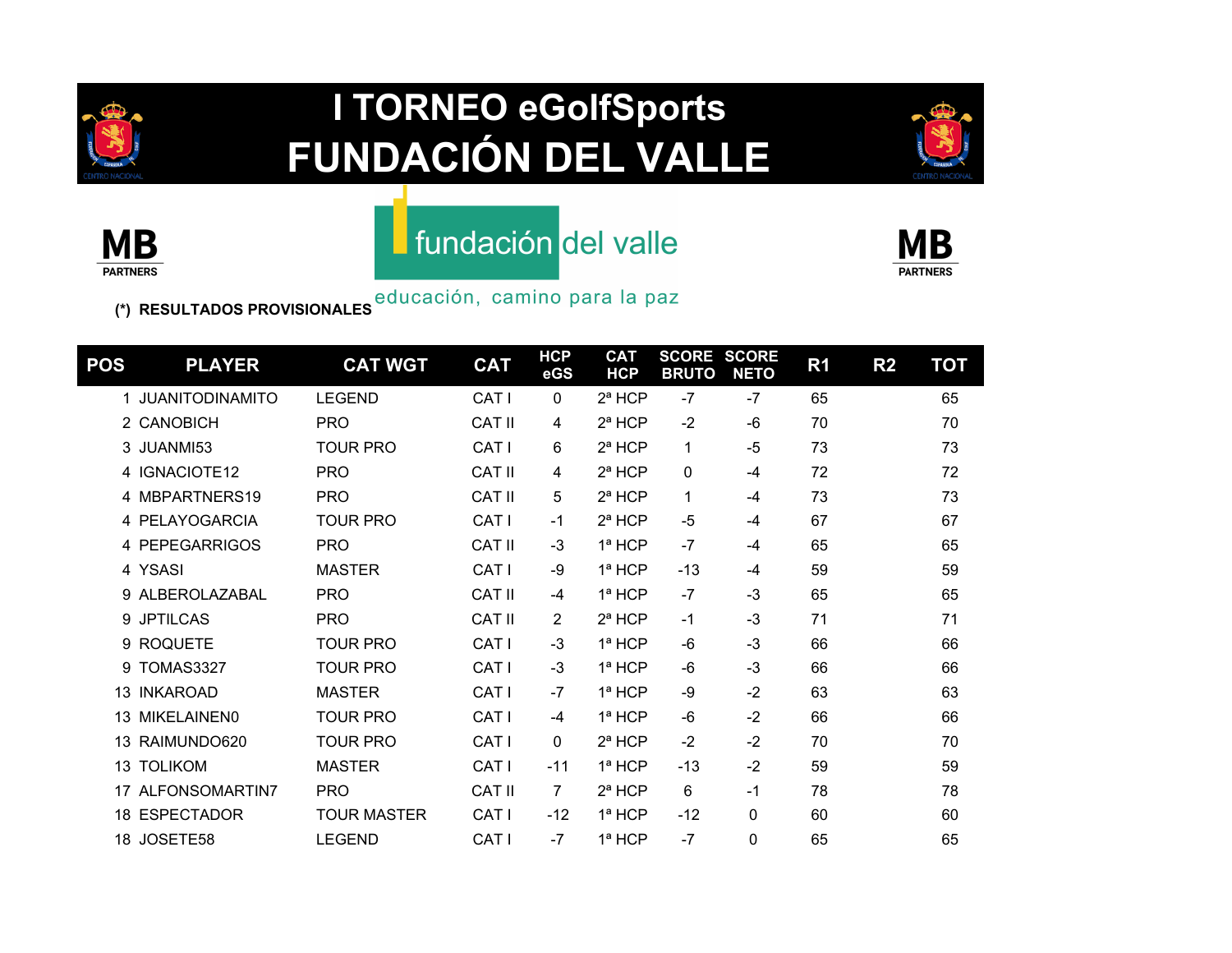

# **I TORNEO eGolfSports FUNDACIÓN DEL VALLE**





#### fundación del valle



**(\*) RESULTADOS PROVISIONALES**

| POS | <b>PLAYER</b>       | <b>CAT WGT</b>     | <b>CAT</b>       | <b>HCP</b><br>eGS | <b>CAT</b><br><b>HCP</b> | <b>SCORE</b><br><b>BRUTO</b> | <b>SCORE</b><br><b>NETO</b> | R <sub>1</sub> | R <sub>2</sub> | <b>TOT</b> |
|-----|---------------------|--------------------|------------------|-------------------|--------------------------|------------------------------|-----------------------------|----------------|----------------|------------|
|     | 20 ABELITOSP        | <b>TOUR MASTER</b> | CAT I            | $-15$             | 1ª HCP                   | $-14$                        | 1                           | 58             |                | 58         |
| 20  | <b>JALOZANOM</b>    | <b>TOUR PRO</b>    | CAT I            | $-5$              | 1ª HCP                   | $-4$                         | 1                           | 68             |                | 68         |
|     | 20 PETERIRUJO       | <b>PRO</b>         | <b>CAT II</b>    | $-5$              | 1ª HCP                   | -4                           | $\mathbf{1}$                | 68             |                | 68         |
| 20  | PETERPET82          | <b>TOUR PRO</b>    | CAT I            | -8                | 1ª HCP                   | $-7$                         | 1                           | 65             |                | 65         |
| 20  | TECHI13             | <b>LEGEND</b>      | CAT I            | $-15$             | $1a$ HCP                 | $-14$                        | 1                           | 58             |                | 58         |
|     | 25 ASHBOSTON        | <b>PRO</b>         | <b>CAT II</b>    | 0                 | 2ª HCP                   | 2                            | 2                           | 74             |                | 74         |
|     | 25 DISKRX           | <b>PRO</b>         | <b>CAT II</b>    | 0                 | $2^a$ HCP                | $\overline{c}$               | 2                           | 74             |                | 74         |
|     | 25 FRANGGRR         | <b>TOUR PRO</b>    | CAT I            | 2                 | $2a$ HCP                 | 4                            | 2                           | 76             |                | 76         |
| 25  | JUANCRESPI4         | <b>PRO</b>         | <b>CAT II</b>    | $-2$              | 2 <sup>a</sup> HCP       | 0                            | 2                           | 72             |                | 72         |
|     | 25 JUMA018          | <b>PRO</b>         | <b>CAT II</b>    | 4                 | 2ª HCP                   | 6                            | 2                           | 78             |                | 78         |
|     | 25 RECTOR10         | <b>TOUR MASTER</b> | CAT I            | $-13$             | 1ª HCP                   | $-11$                        | 2                           | 61             |                | 61         |
| 31  | DAVIDALONSO5        | <b>TOUR PRO</b>    | CAT I            | $-2$              | $2^a$ HCP                | 1                            | 3                           | 73             |                | 73         |
| 31  | <b>ERMARQUESITO</b> | <b>TOUR MASTER</b> | CAT I            | $-15$             | $1a$ HCP                 | $-12$                        | 3                           | 60             |                | 60         |
|     | 33 FERNANX5         | <b>TOUR PRO</b>    | CAT <sub>I</sub> | $-3$              | 1ª HCP                   | 1                            | 4                           | 73             |                | 73         |
|     | 34 LUTISJG          | <b>TOUR PRO</b>    | CAT I            | $-5$              | $1a$ HCP                 | 0                            | 5                           | 72             |                | 72         |
|     | 34 VARGAS161219     | <b>PRO</b>         | <b>CAT II</b>    | $-3$              | 1ª HCP                   | 2                            | 5                           | 74             |                | 74         |
|     | 34 YEIKOF           | <b>PRO</b>         | <b>CAT II</b>    | $-6$              | 1ª HCP                   | $-1$                         | 5                           | 71             |                | 71         |
| 37  | LUISTO22            | NOVATO (HACK)      | <b>CAT III</b>   | $-10$             | 1ª HCP                   | -4                           | 6                           | 68             |                | 68         |
|     | 38 BIRDIES4GOOD     | <b>PRO</b>         | <b>CAT II</b>    | -4                | 1ª HCP                   | 5                            | 9                           | 77             |                | 77         |